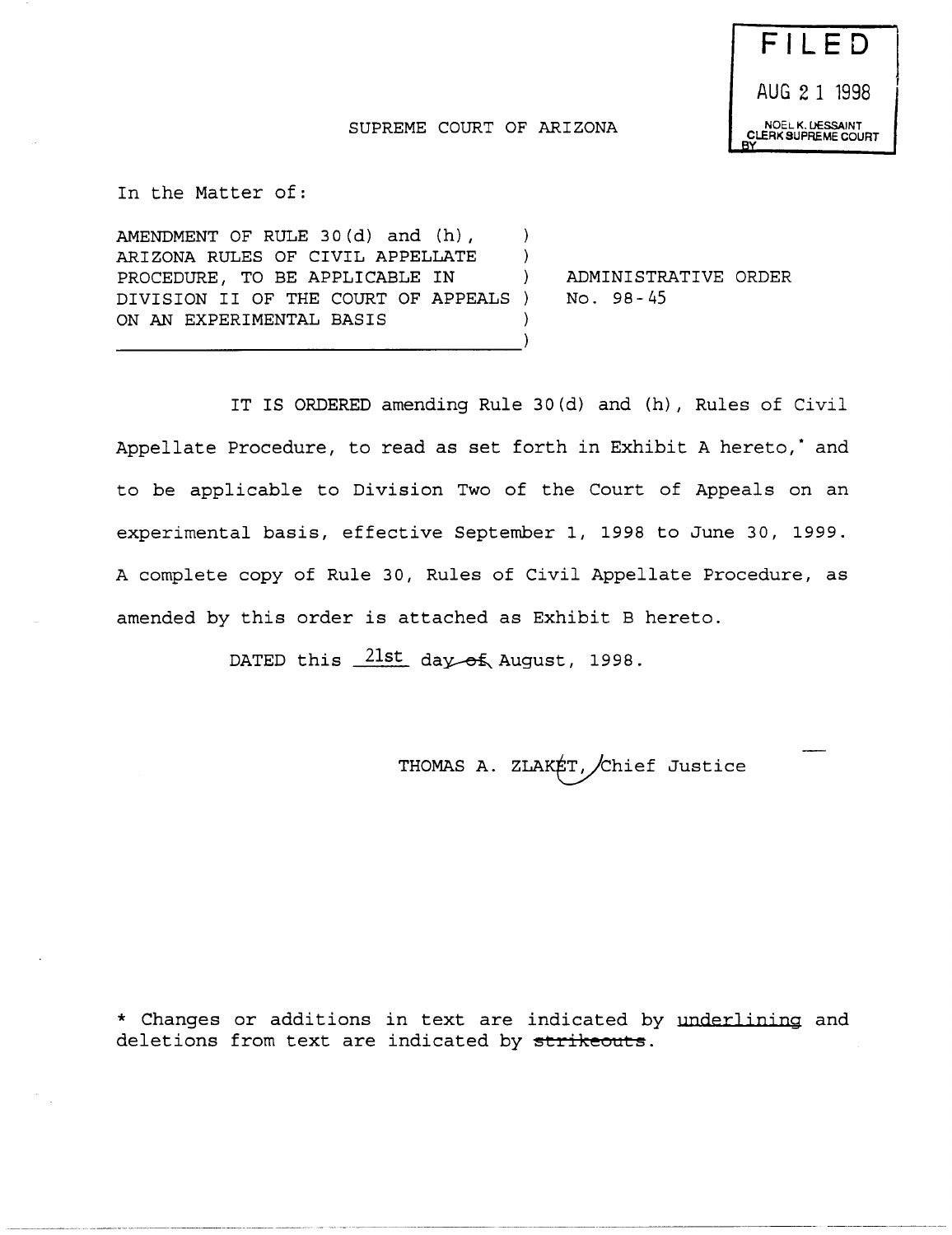#### RULE 30(d), RULES OF CIVIL APPELLATE PROCEDURE

Except as provided in paragraph (f) of this rule, Division Two of the Court of Appeals the Court shall select those cases for assignment to the Program which Division Two the Court, following a review of the appellate record, deems most likely to benefit from alternative dispute resolution. Within three days after either payment of appellant's filing fee or order waiving, deferring or acknowledging that the appellant is exempt from paying a filing fee, has filed the Notice of Appeal, Division Two the Court shall may enter an order notifying the parties to a selected case that the case has been assigned to the Program. The order shall instruct the parties to submit their paragraph (h) settlement statements to the appellate mediator in care of the settlement conference attorney at the Court. The order shall stay the normal appellate briefing schedule pending completion of the settlement process. The order shall not may also stay payment of fees, posting bonds for costs on appeal or, filing notices of crossappeals or civil appeals docketing statements, ordering transcripts from court reporters. or transmitting indexes of records on appeal. The assignment order shall also notify the appellant that the filing fee shall be paid within ten days.

#### RULE 30(h), RULES OF CIVIL APPELLATE PROCEDURE

Upon appellant's payment of the filing fee, Division Two The order of assignment shall instruct the parties to submit within ten calendar days a confidential settlement statement in a form prescribed by Division Two and give notice that appellee's filing fee shall be paid within the same period. the Court within calendar days from the date of the order of assignment. If the tenth day falls on a weekend or holiday, the statement is due on the following business day. To ensure confidentiality, the parties shall send their statements in an envelope marked "confidential" to the appellate mediator in care of the settlement conference attorney. The statements shall not be filed with the Court, shall be confidential, shall not be placed in the appellate case file, and need not be served upon opposing parties. In no event shall the appellate mediator or the settlement conference attorney disclose the statement or its contents to opposing parties without the consent of the party submitting the statement. Upon submission of the settlement statements to the appellate mediator, the parties shall file a notice of filing settlement statement with the Court.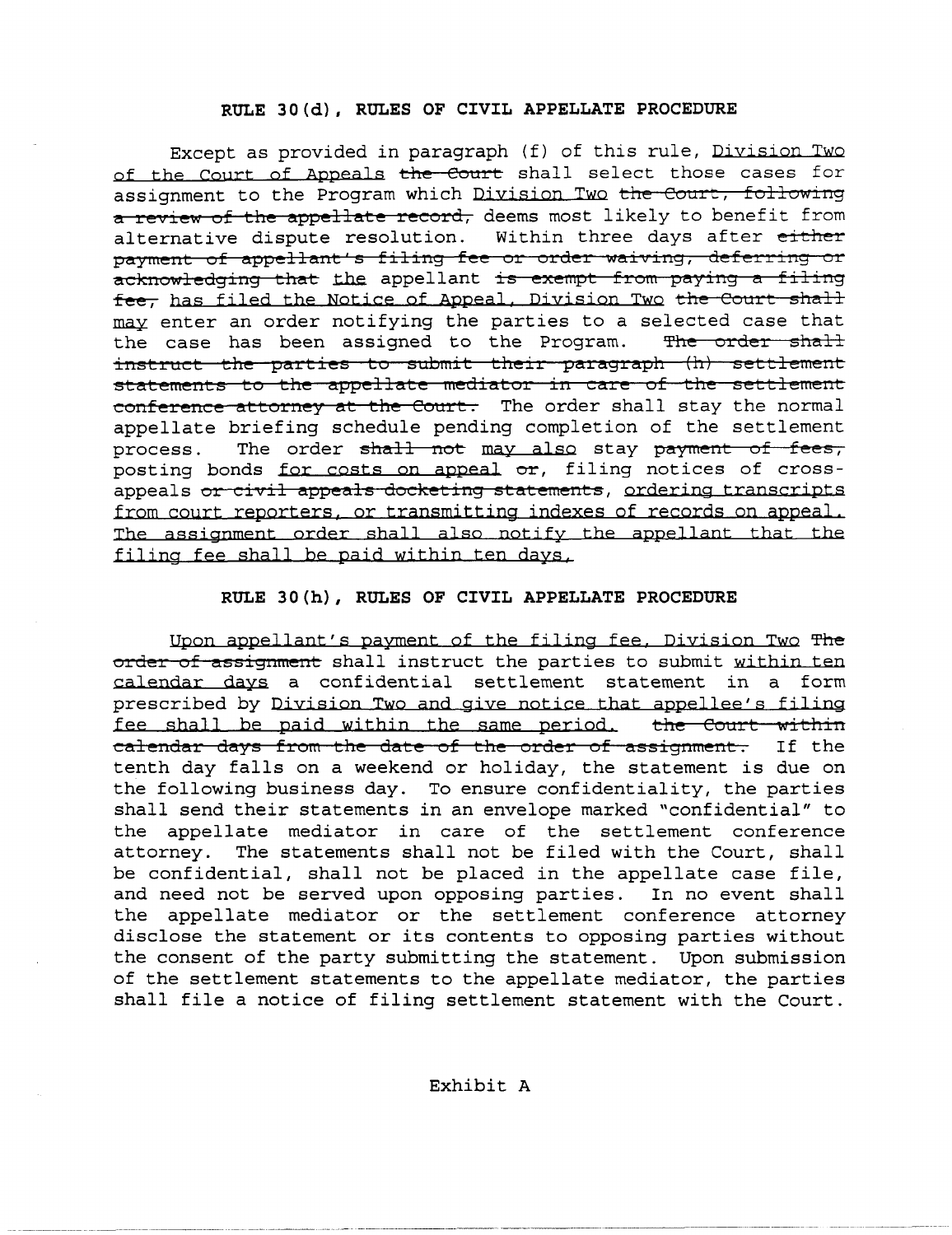RULE 30, ARIZONA RULES OF CIVIL APPELLATE PROCEDURE

RULE 30. ARIZONA APPELLATE SETTLEMENT CONFERENCE PROGRAM

**(a) Goals.** The Arizona Appellate Settlement Conference Program (Program) is established to provide an alternative means for resolving certain civil appeals and to enhance public confidence in the appellate court system. The Program is intended to provide parties to an appeal a forum and process to (1) realistically explore settlement of the entire case or issues in the case, (2) limit and simplify issues on appeal, and (3) aid the speedy and just resolution of the appeal. Upon adoption by a division of the Arizona Court of Appeals, the Program shall be provided at no additional court costs to the parties beyond the normal appellate filing fees.

**(b) Definitions.** 

**(1) Court.**  Appeals. "Court" means the Arizona Court of

**(2) Appellate Mediator.** "Appellate Mediator" means a retired or active appellate judge or superior court judge or active member of the Arizona State Bar who has agreed to serve as an appellate mediator for the Program. The Court shall maintain a list of appellate mediators who shall be approved by and serve at the pleasure of the Chief Judge of the Court and the Arizona Supreme Court.

**(3) Settlement Conference Attorney.** "Settlement conference attorney" means an employee of the Court designated by the Chief Judge to assist the Court in implementing the Program.

**(c) Applicability.** All appeals filed in the Arizona Court of Appeals are eligible for the Program except: (1) criminal appeals; (2) appeals involving habeas corpus petitions; (3) appeals in which a party is incarcerated; (4) appeals from juvenile court; (S)appeals from the Arizona Department of Economic Security Appeals Board; (6) direct appeals from the corporation commission; (7) workers' compensation appeals; and (8) special actions.

**(d) Order of Assignment.** Except as provided in paragraph (f) of this rule, Division Two of the Court of Appeals, shall select those cases for assignment to the Program which Division

Exhibit B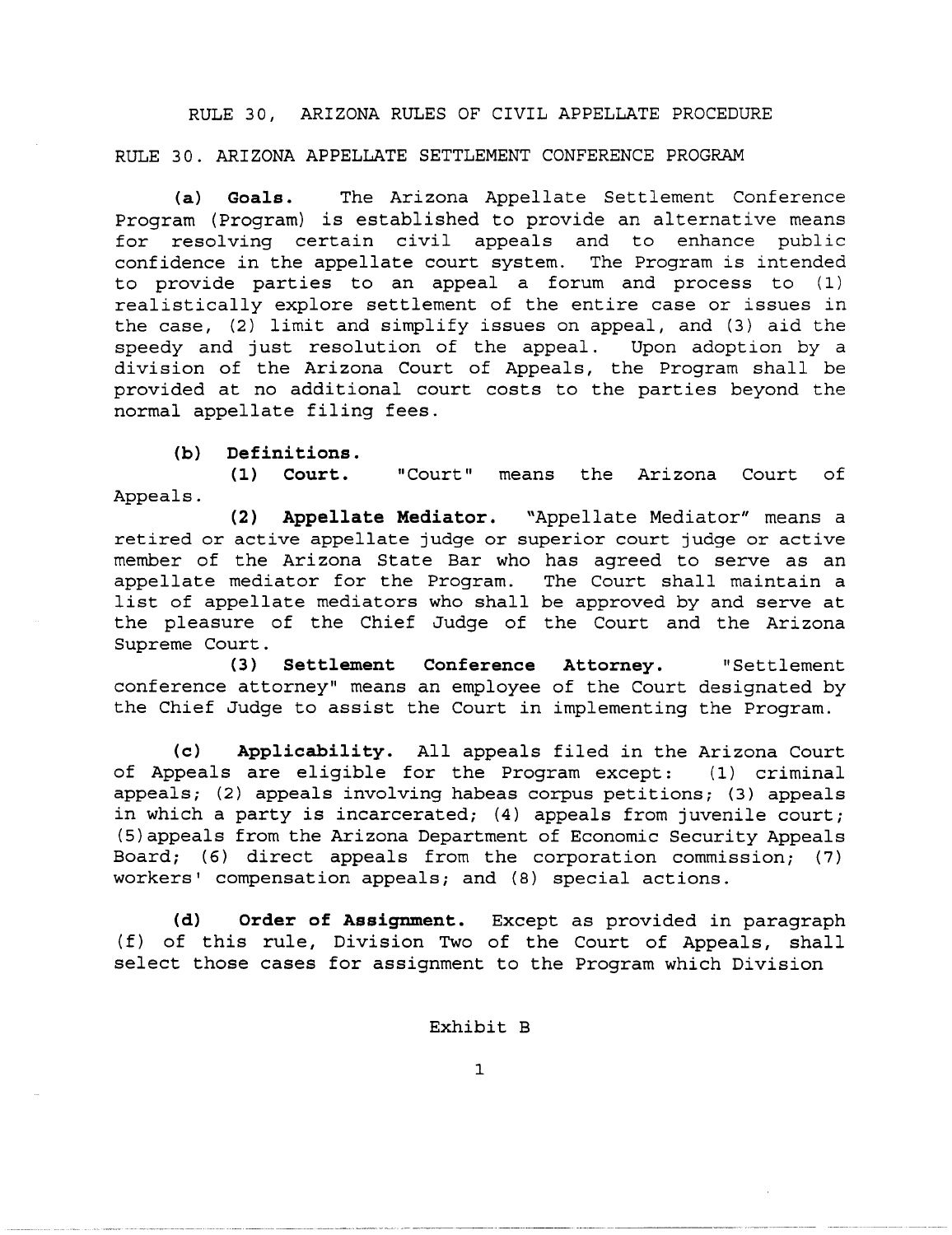Two, deems most likely to benefit from alternative dispute resolution. Within three days after the appellant has filed the Notice of Appeal, Division Two may enter an order notifying the parties to a selected case that the case has been assigned to the Program. The order shall stay the normal appellate briefing schedule pending completion of the settlement process. The order may also stay posting bonds for costs on appeal, filing notices of cross-appeals, ordering transcripts from court reporters, or transmitting indexes of records on appeal. The assignment order shall also notify the appellant that the filing fee shall be paid within ten days.

**(e) Objection to Assignment.** A party may object to assignment to a settlement conference by submitting a written objection no later than five calendar days after the date of the order of assignment. The objection shall not be filed in the Court, shall be confidential, shall not be placed in the appellate case file, and need not be served upon opposing counsel. To ensure confidentiality, the party shall send the objection in an envelope marked "confidential" to the settlement conference attorney. The settlement conference attorney shall not disclose the contents of the objection to an opposing party without the consent of the objecting party. Upon submitting the objection, the party shall also file a notice of filing objection to settlement conference in the Court. The settlement conference attorney will present the objection with a recommendation for disposition to the Chief Judge or the Chief Judge's designee. The Court, in its discretion, shall enter an order vacating the conference, continuing the conference or denying the objection.

**(f) Motion for Participation.** Before the opening brief is filed, any party who has paid an appellate filing fee, has obtained a fee waiver or deferral or is exempt from payment of the fee for a Program-eligible case may submit a written request to the settlement conference attorney for assignment to the Program. The request shall indicate the reasons the case should be assigned to the Program and a copy of the civil appeals docketing statement shall be attached to the request. If appellee is the requesting party and appellant has not yet filed a civil appeals docketing statement, appellee shall complete the civil appeals docketing statement form and attach it to the request. Requests shall remain confidential and the requesting party need not serve the request

#### Exhibit B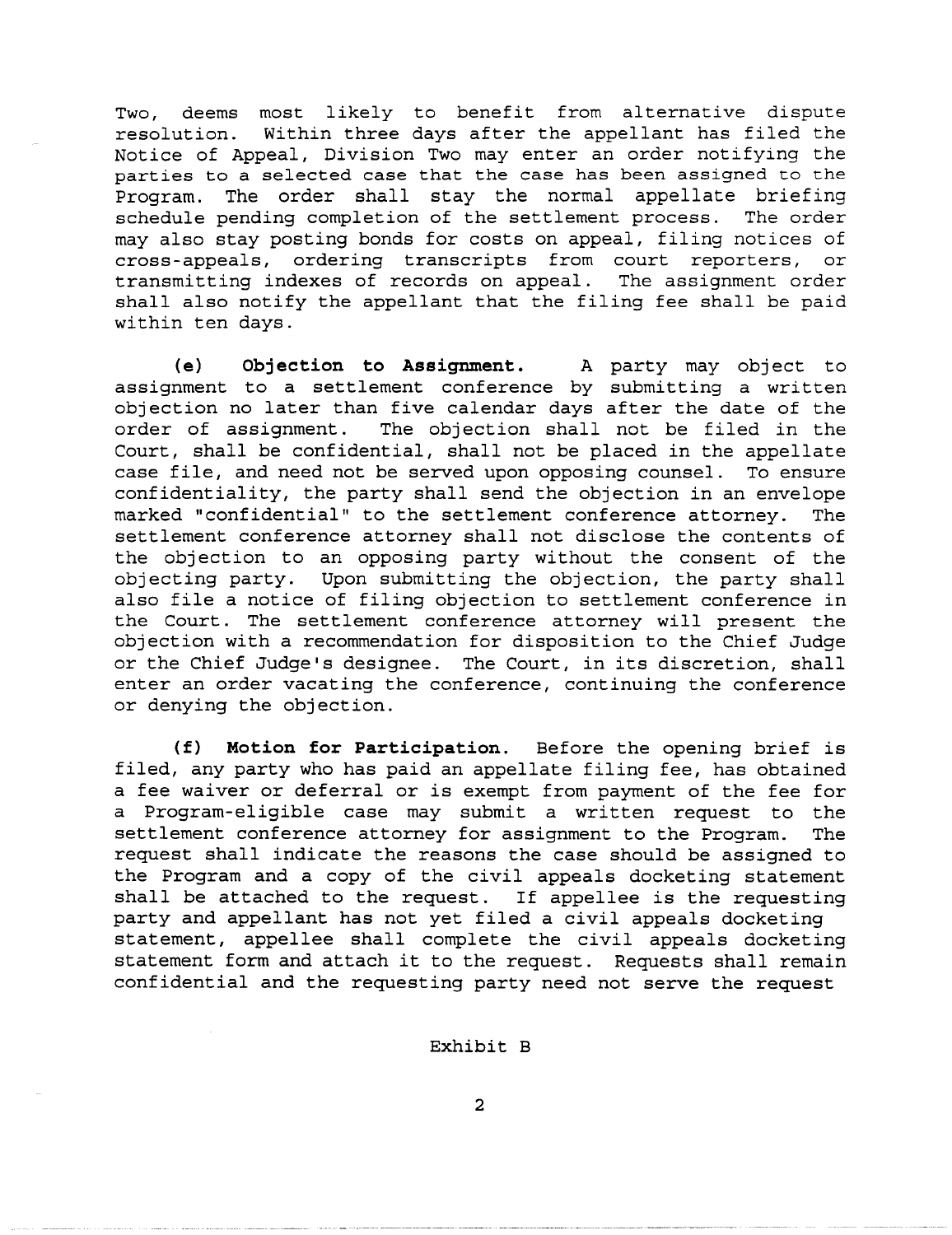upon the opposing parties. If the requesting party desires a stay of the appellate process pending completion of the settlement process, the request shall describe the status of the appellate process and what aspect of the process is sought to be stayed. Within three days of receipt of a request for assignment to the Program, the Court shall grant or deny the request. If the request is denied, the settlement conference attorney shall provide written<br>notification of that denial to the requesting party. If the notification of that denial to the requesting party. request is granted, the Court shall enter an order notifying all parties that the case has been assigned to the Program. The order shall instruct the parties to submit their paragraph (h) settlement statements to the appellate mediator in care of the settlement conference attorney at the Court. The order may indicate that all or part of the appellate process is stayed pending completion of the settlement process. Notwithstanding the foregoing, the order shall not stay payment of fees, posting bonds, filing notices of cross-appeals or civil appeals docketing statements or preparation of the index to the record on appeal.

**(g) Mandatory Participation.** Participation is mandatory for all parties to appeals assigned to the Program unless the Court grants an objection to assignment as provided in paragraph (e).

**(h) Settlement Statement.** Upon appellant's payment of the filing fee, Division Two shall instruct the parties to submit within ten calendar days a confidential settlement statement in a form prescribed by Division Two and give notice that appellee's filing fee shall be paid within the same period. If the tenth day falls on a weekend or holiday, the statement is due on the following business day. To ensure confidentiality, the parties shall send their statements in an envelope marked "confidential" to the appellate mediator in care of the settlement conference attorney. The statements shall not be filed with the Court, shall be confidential, shall not be placed in the appellate case file, and need not be served upon opposing parties. In no event shall the appellate mediator or the settlement conference attorney disclose the statement or its contents to opposing parties without the consent of the party submitting the statement. Upon submission of the settlement statements to the appellate mediator, the parties shall file a notice of filing settlement statement with the Court.

**(i) Selection of Appellate Mediator.** Upon assignment of a case to the Program, the settlement conference attorney shall

Exhibit B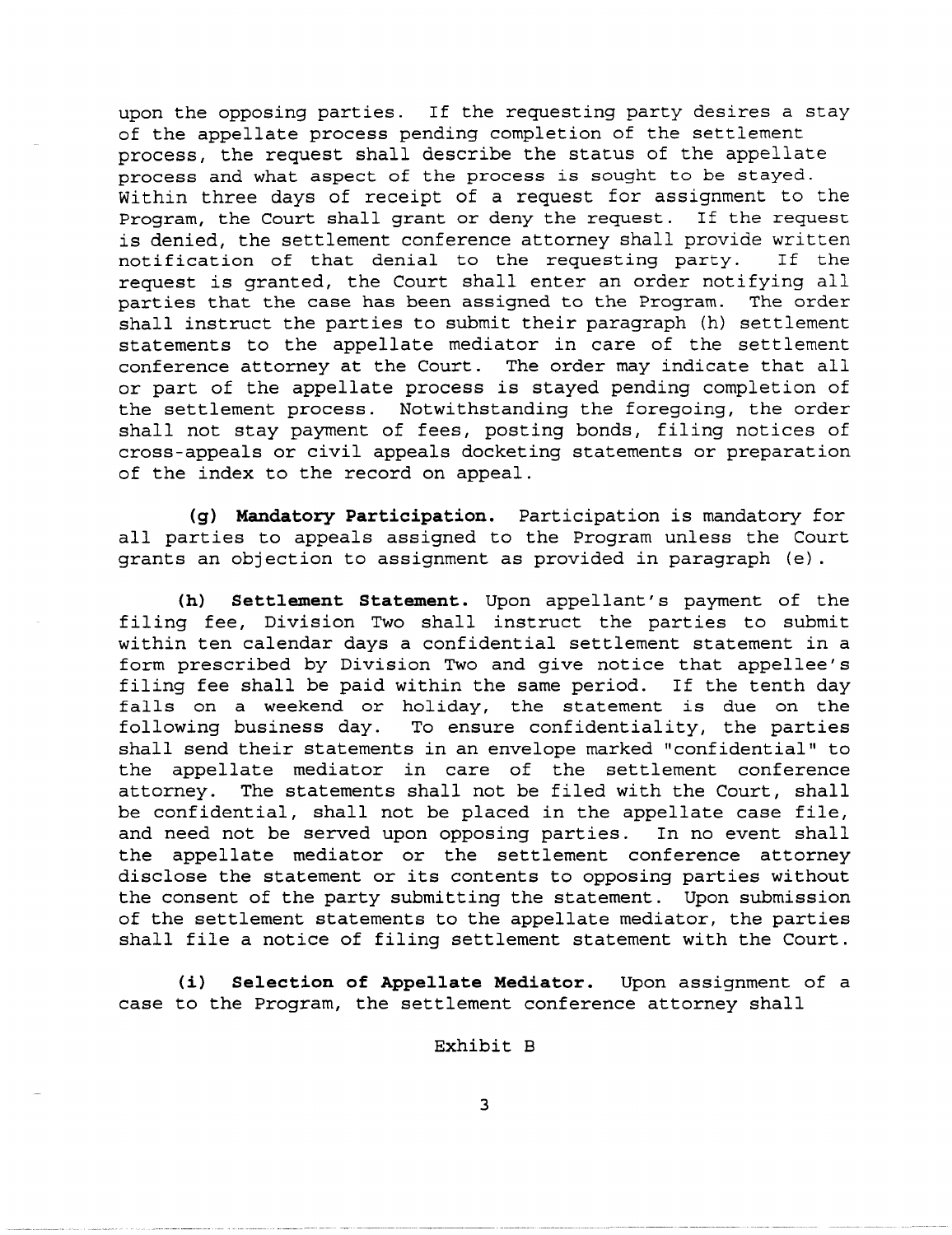select an appellate mediator on a rotating basis from the list of appellate mediators maintained by the Court. The parties will not be charged for the services of the appellate mediators.

**(j) Authority of Appellate Mediator.** The role of the appellate mediator is to facilitate the voluntary resolution of cases by assisting the parties and their counsel to come to an agreement. The appellate mediator shall have no duty to make a recommendation for settlement of the appeal. The appellate mediator is authorized to order conferences and request the parties to provide the appellate mediator with additional information. The appellate mediator has the authority to terminate the settlement process if the appellate mediator believes the process is unproductive or that any party is not proceeding in good faith.

**(k) Orders.** After the initial conference, the appellate mediator shall either enter an order setting another settlement conference in accordance with these rules, or enter a disposition order as provided in paragraph (m) (6) .

**(1) Termination of Stay.** Unless earlier terminated, all stays issued as part of the Program shall automatically terminate upon entry of an order returning the case to the appellate docket. Upon entry of the order returning the case to the appellate docket, the parties shall resume the normal appellate process.

#### **(m) Settlement Conference.**

**(1) Scheduling of the Conference.** The Court shall schedule a conference to be held within fifteen days after the due date for submitting settlement statements.

**(2) Location of the Conference.** Unless otherwise ordered by the Court, all conferences shall be held at the Arizona Court of Appeals.

**(3) Attendance at the Conference.** The parties and their attorneys shall attend the settlement conference in person unless the Court finds good cause to permit a party to participate by telephone. In the case of a corporation, partnership, association, governmental body or other organization, both a representative

Exhibit B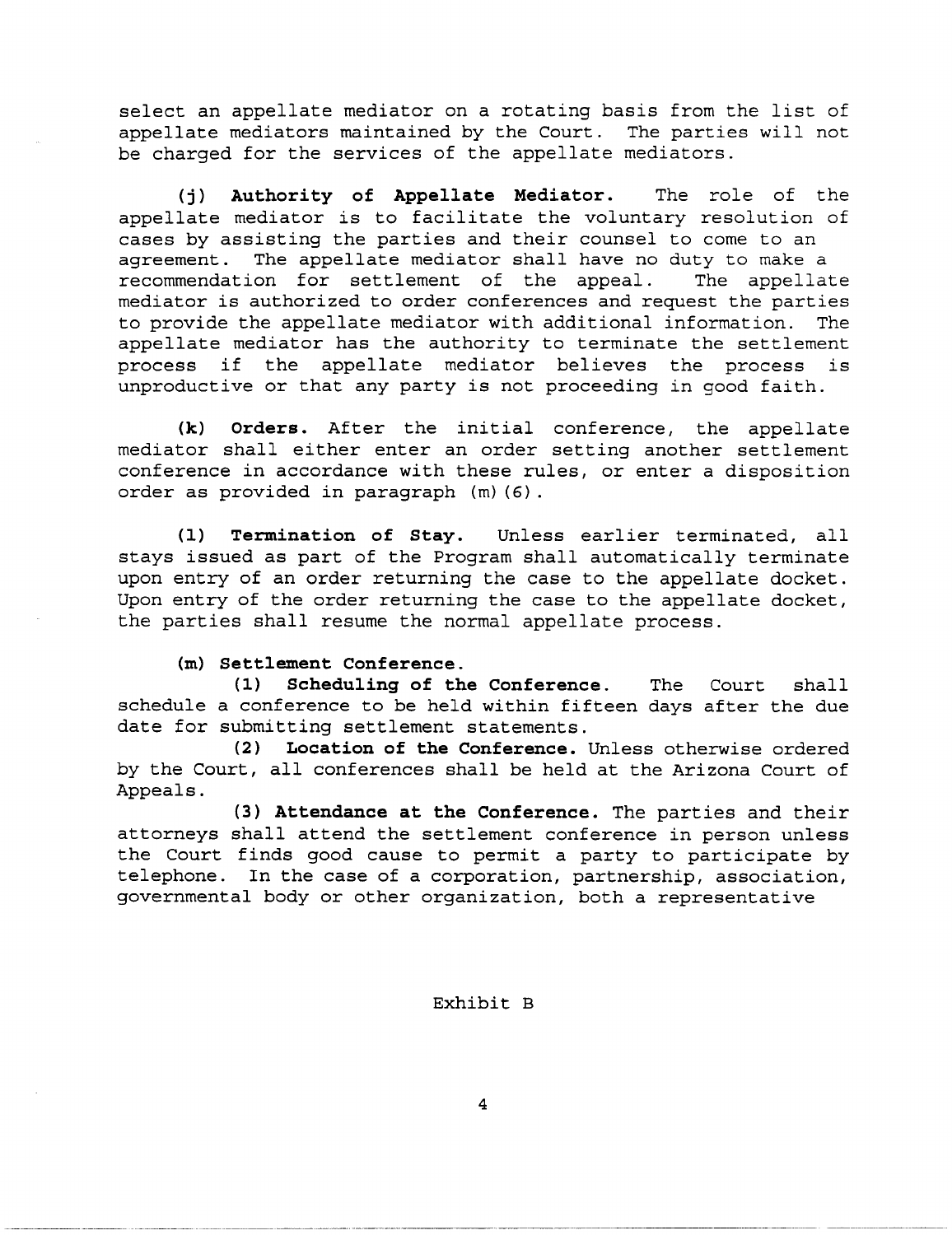having settlement authority for that party and the party's attorney shall attend. In the case of an official named as a nominal party, the Court shall ordinarily exempt such party from attendance.

**(4) Nature of the Conference.** The conference shall be an informal confidential meeting presided over by the appellate mediator. The appellate mediator shall have discretion to set the agenda and sequence of presentations and may deliver an agenda to the parties in advance of the conference. The discussions at the settlement conference shall not be recorded.

**(5) Completion of the Conference.** The settlement process shall be completed within three calendar days of the initial conference unless the appellate mediator extends the deadline for completion of the settlement process for a maximum period of seven additional calendar days.

**(6) Disposition Order.** Upon completion of the settlement process, the appellate mediator shall either enter an order returning the case to the normal appellate process or enter an order indicating that the parties will file a stipulated motion to dismiss within ten days of the date of the order. If the stipulation is not timely filed, the court will return the case to the normal appellate process.

## **(n) Confidentiality.**

**(1) Communication Between the Court, the Appellate Mediator and the Parties.** The parties to a case selected for the Program, the appellate mediator and any court employee who becomes involved in the Program in a particular case shall not communicate to anyone any matters or information discussed or learned either during the conference or from the settlement statements. Such information shall be confidential, not discoverable and shall be inadmissible in evidence in any judicial proceedings.

**(2) Documents.** Documents prepared by the parties and received by the appellate mediator or the settlement conference attorney as part of the Program shall not be filed as part of the appellate case file with the Court, shall not be served upon opposing parties and shall not be disclosed to any person or party without the consent of the party who prepared the documents. Upon termination of the settlement process, the settlement conference attorney and the appellate mediator shall destroy the documents in their case files except for the final settlement report. These documents and the final settlement report shall not be discoverable and shall be inadmissible in evidence in any judicial proceedings.

### Exhibit B

--- -~------- ---- -----\_.